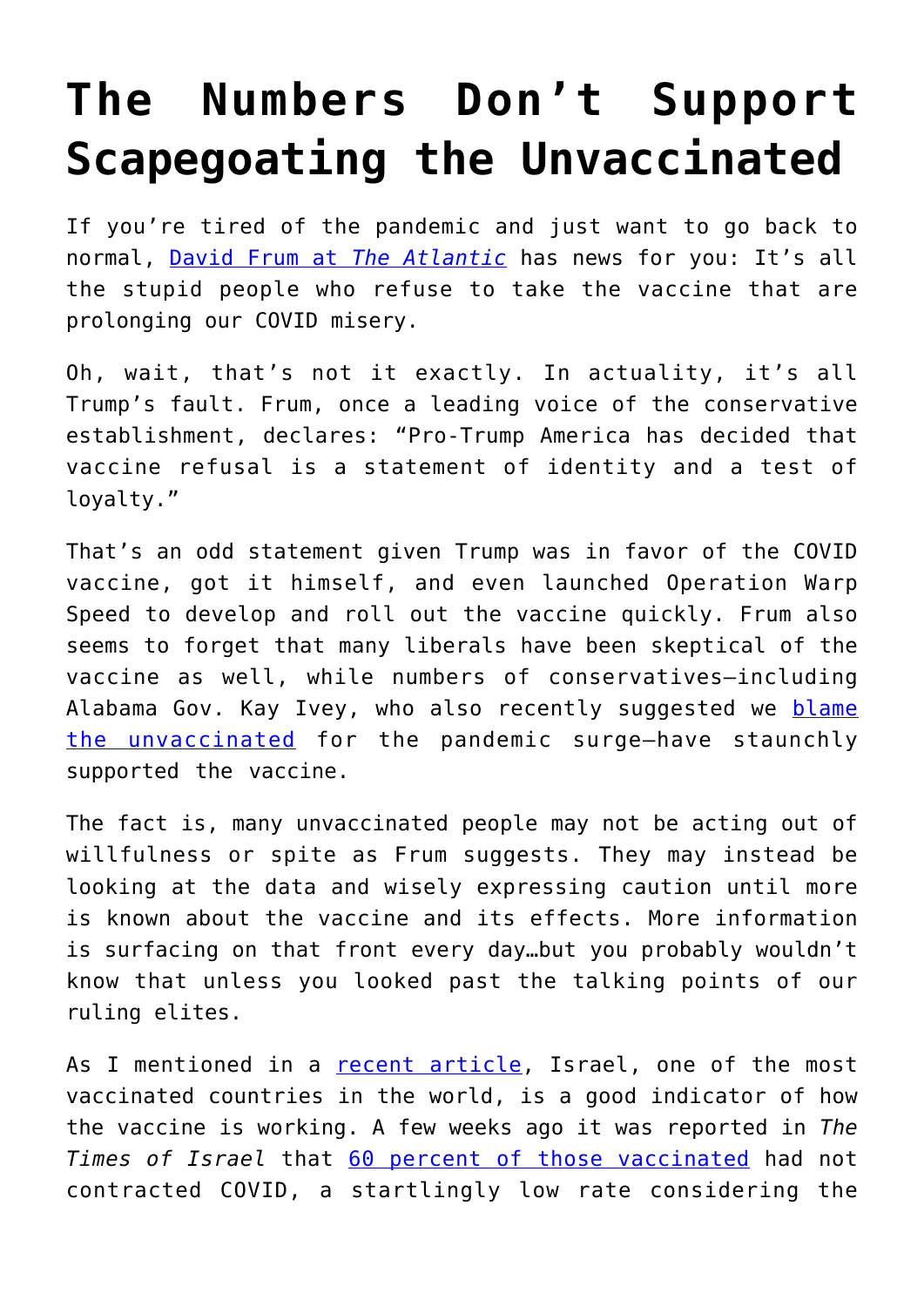vaccine has only been in effect for a few months. However, the latest data out of Israel is even worse, for now that number has [dropped to 39 percent,](https://www.timesofisrael.com/liveblog_entry/health-ministry-says-covid-vaccine-is-only-40-effective-at-halting-transmission/) though the vaccine is 91 percent effective at preventing severe cases of COVID. The vaccine's benefits also appear to be very short-lived.

Unfortunately, statistics like that are often overlooked in the U.S., a fact former *New York Times* reporter turned author Alex Berenson has been carefully documenting. In a [recent](https://alexberenson.substack.com/p/here-we-go-again) [article,](https://alexberenson.substack.com/p/here-we-go-again) Berenson explained that the U.S. doesn't give the full truth about who is dying or having complications from the COVID vaccine. The official narrative advanced by Dr. Anthony Fauci and others is that the unvaccinated are the ones getting sick and dying, yet data shows such a narrative is false.

As Berenson notes, official numbers in the U.S. do not include the partially vaccinated. Authorities claim a person is not fully protected until several weeks after they have had both doses, and so anyone who has received a shot but not completed the full course of treatment is treated as unvaccinated for statistical purposes. This is not how things are usually done with most medical treatments, nor is it the case in other countries. Thus, many U.S. COVID cases in the last few months attributed to unvaccinated individuals actually occurred in those who were partially vaccinated, a fact that is often suppressed and never reaches the ears of mainstream Americans.

Berenson also uses data from the Centers for Disease Control (CDC) to show officials like Fauci are flat out lying when they say that only about 1 percent of the fully vaccinated are contracting or dying from COVID, when in reality around 10 percent of U.S. COVID deaths since the beginning of May 2021 have been in the vaccinated. That still is not a number to be ashamed of, Berenson says, so why don't officials like Fauci simply tell the truth and admit that the vaccines last for a short time and won't necessarily stop the virus from spreading?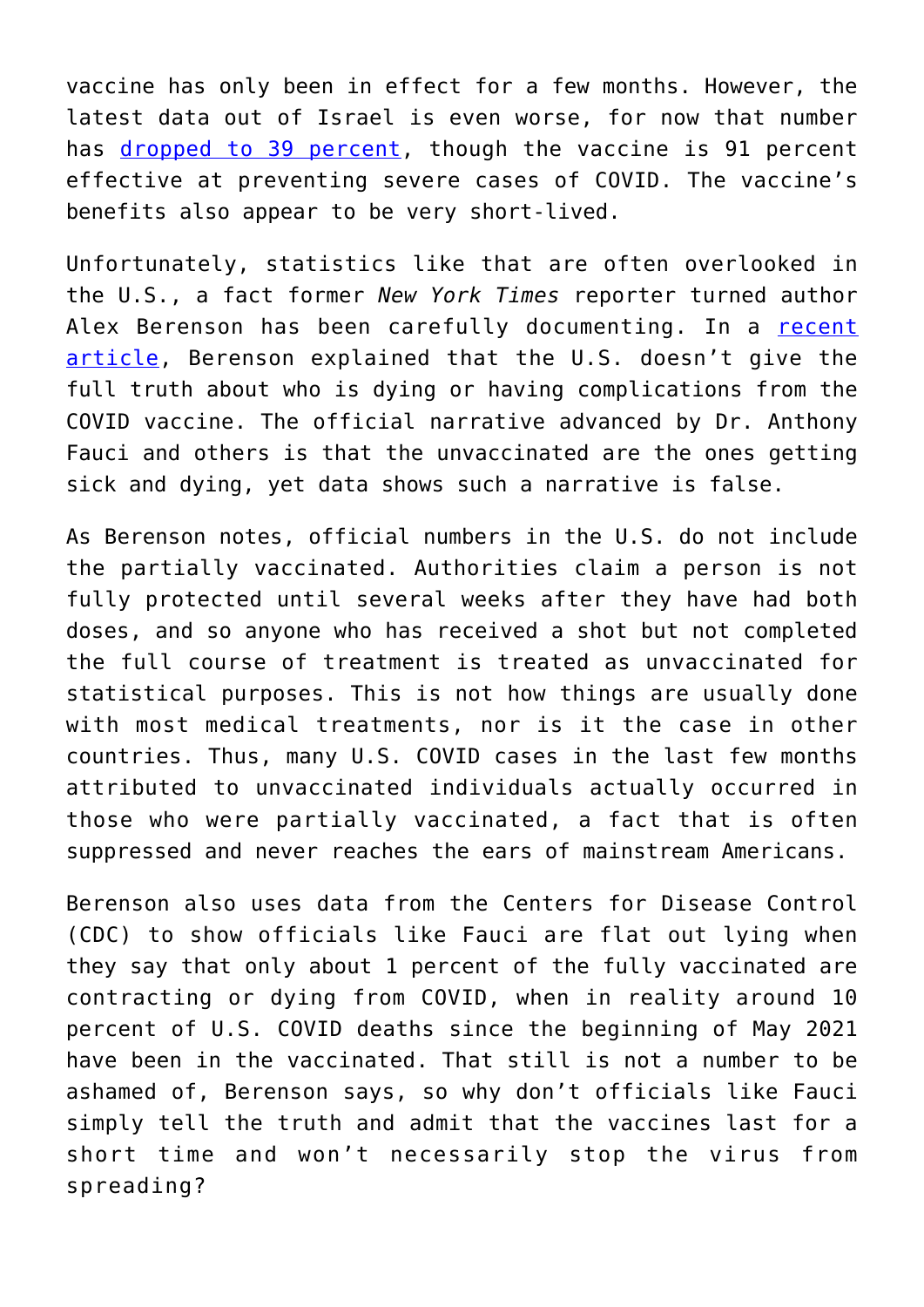Aleksandr Solzhenitsyn's [1970 Nobel Lecture](https://www.nobelprize.org/prizes/literature/1970/solzhenitsyn/lecture/) sheds some light on this question. "We shall be told," he says, "what can literature possibly do against the ruthless onslaught of open violence? But let us not forget that violence does not live alone and is not capable of living alone: it is necessarily interwoven with falsehood. Between them lies the most intimate, the deepest of natural bonds."

According to the good ol' dictionary, the use of force can be one meaning of the word violence. We may not yet be seeing physical force to get us to wear masks, take the vaccine, or stay locked down (although in some cases [people actually](https://www.forbes.com/sites/alexandrasternlicht/2020/04/06/arrested-for-violating-coronavirus-stay-at-home-mandates-police-are-jailing-alleged-scofflaws/?sh=3db6128a68a4) [have](https://www.forbes.com/sites/alexandrasternlicht/2020/04/06/arrested-for-violating-coronavirus-stay-at-home-mandates-police-are-jailing-alleged-scofflaws/?sh=3db6128a68a4)), but we are definitely seeing our government officials use other forms of coercion, through mass media messages and official talking points, to get us to conform to their way of thinking. And that force or violence, Solzhenitsyn explains, can only survive when it's cloaked in falsehood:

Violence finds its only refuge in falsehood, falsehood its only support in violence. Any man who has once acclaimed violence as his METHOD must inexorably choose falsehood as his PRINCIPLE. At its birth violence acts openly and even with pride. But no sooner does it become strong, firmly established, than it senses the rarefaction of the air around it and it cannot continue to exist without descending into a fog of lies, clothing them in sweet talk. It does not always, not necessarily, openly throttle the throat, more often it demands from its subjects only an oath of allegiance to falsehood, only complicity in falsehood.

We are being throttled with ever more force, a fact revealed by Berenson's information about COVID, as well as by the [increasing censorship](https://twitter.com/AlexBerenson/status/1420395483730694146) he is encountering. This throttling will only continue in the weeks ahead, not only with regards to COVID, but in other realms as well. The question we must ask ourselves is whether we will allow this throttling and violence to continue. If we do not speak up, then we are a party to falsehood and violence just as much as are our